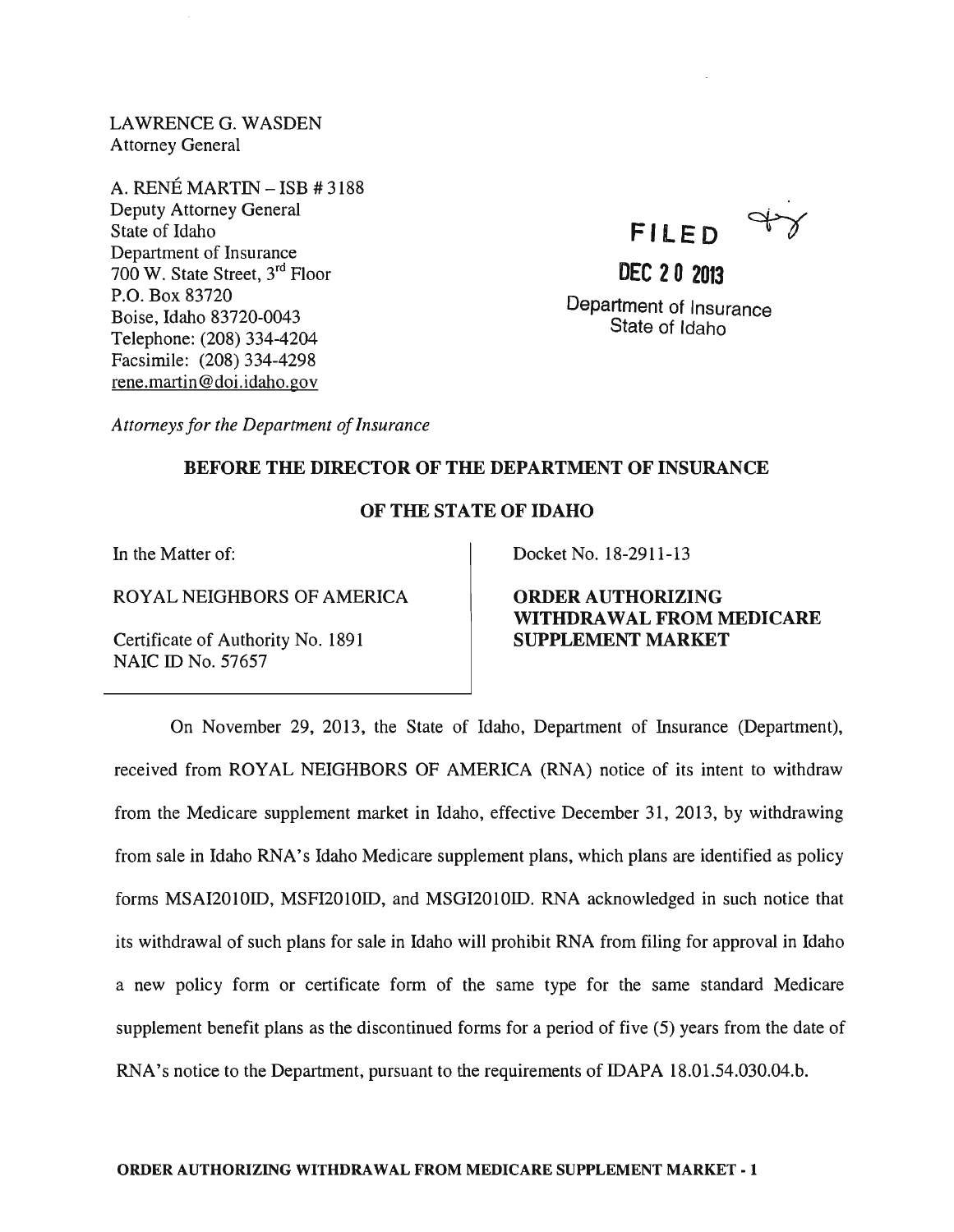RNA represented to the Department that the company will continue to service its existing in-force Medicare supplement policies in Idaho, which RNA represented consists of twenty-two (22) policies, originally approved for sale in Idaho in 2010, as well as any currently active policies from an active closed block of plan certificates approved for sale in Idaho in 1990.

RNA's notice of its intent to withdraw from the Medicare supplement market in Idaho appears to comply with the notice requirements to the Department's Director (Director) as set forth in IDAPA 18.01.54.030.04.a.

The Director, having reviewed the foregoing and the requirements of IDAPA 18.01.54.030.04, and good cause appearing therefor,

NOW, THEREFORE, IT IS HEREBY ORDERED, pursuant to IDAPA 18.01.54.030.04.a, that RNA is authorized to withdraw from the Medicare supplement market in Idaho, effective December 31,2013.

IT IS HEREBY FURTHER ORDERED, pursuant to IDAPA 18.01.54.030.04.b, that RNA shall not file with the Department a new policy form or certificate form of the same type for the same standard Medicare supplement benefit plan as the discontinued forms prior to November 29,2018.

IT IS SO ORDERE DATED this  $\sqrt{0}$  day of December, 2013.

STATE OF IDAHO DEPARTMENT OF INSURA

Wuudam/a W. DEAL

WILLIAM Director NOTIFICATION OF RIGHTS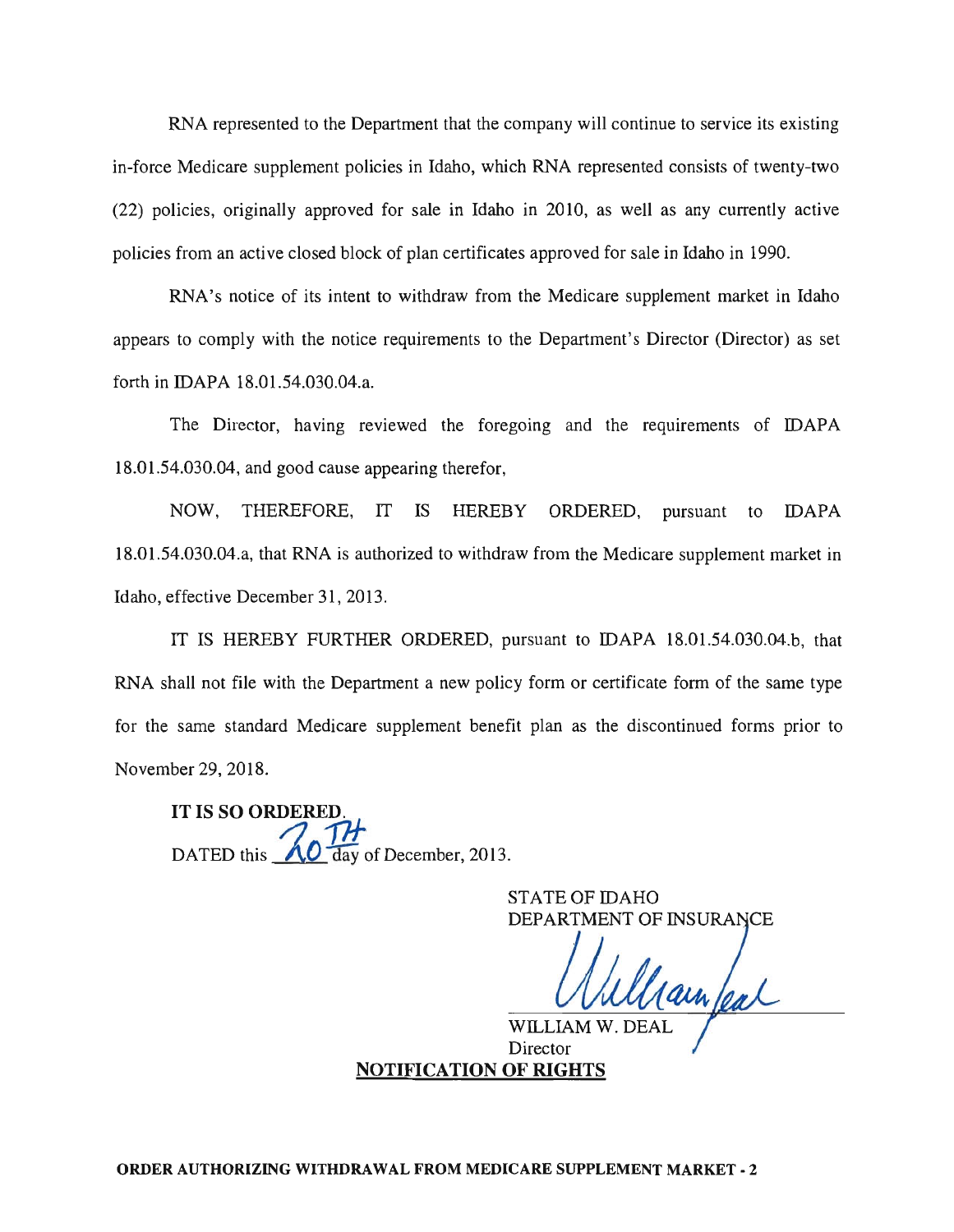This Order constitutes a final order of the Director. Any party may file a motion for reconsideration of this final order within fourteen (14) days of the service date of this order. The Director will dispose of the petition for reconsideration within twenty-one (21) days of its receipt, or the petition will be considered denied by operation of law. *See,* Idaho Code § 67-5246(4).

Pursuant to Idaho Code §§ 67-5270 and 67-5272, any party aggrieved by this final order may appeal it by filing a petition for judicial review in the district court of the county in which: (1) the hearing was held; or (2) the final agency action was taken; or (3) the aggrieved party resides or operates its principal place of business in Idaho; or (4) the real property or personal property that was the subject of the agency decision is located. An appeal must be filed within twenty-eight (28) days of: (a) the service date of this final order; or (b) an order denying a petition for reconsideration; or (c) the failure within twenty-one (21) days to grant or deny a petition for reconsideration, whichever is later. *See,* Idaho Code § 67-5273. The filing of a petition for judicial review does not itself stay the effectiveness or enforcement of the order under appeal.